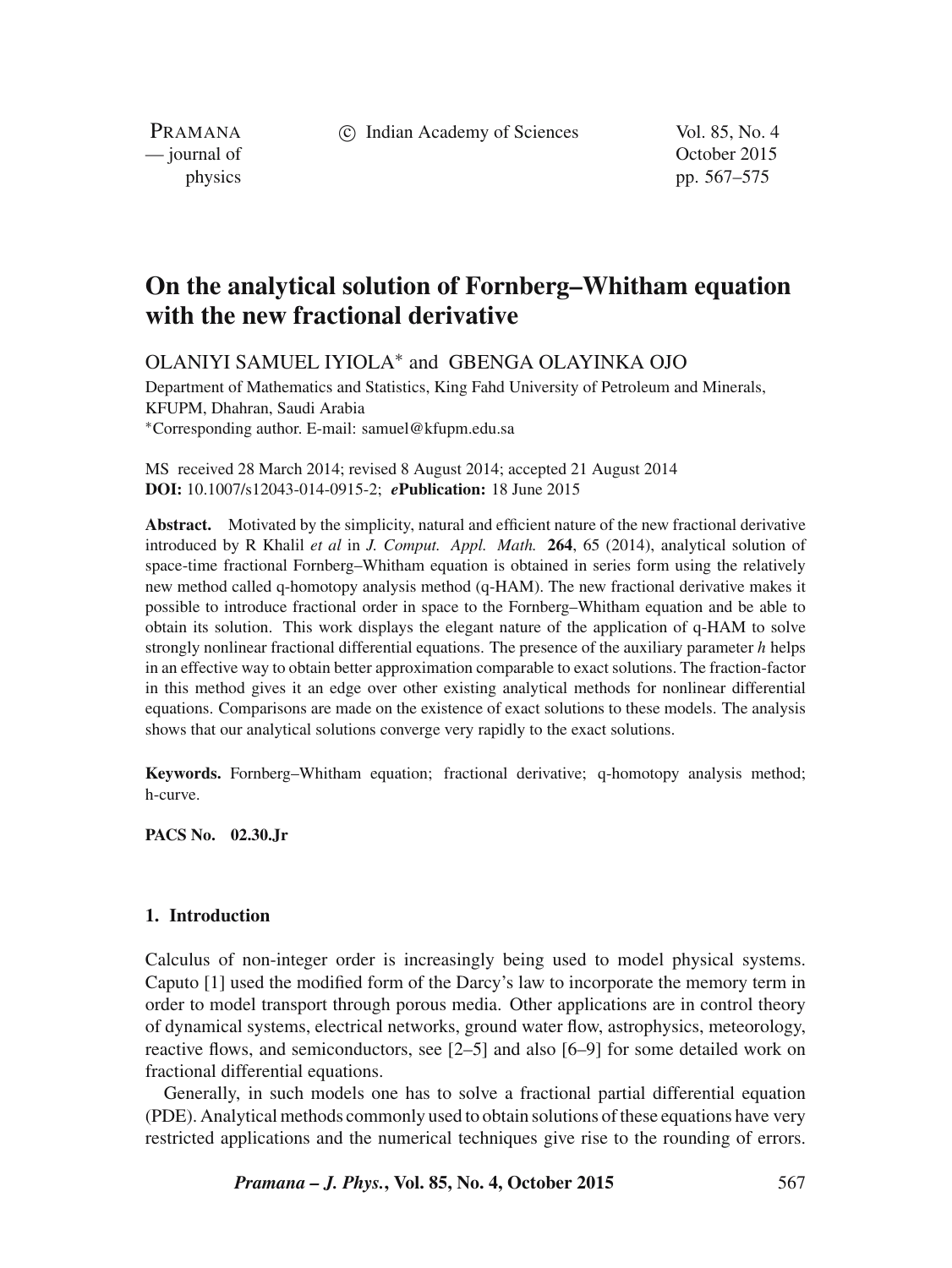Recently, a modified homotopy analysis method called q-homotopy analysis method (q-HAM) was introduced in [10–14], which is less restricted than the previous methods.

In this paper, we apply q-HAM to initial value problems of the time-space-fractional Fornberg–Whitham equation with respect to the new fractional derivative introduced in [15]. The aim is to exploit the simple, natural and efficient nature of the so-called new fractional derivative to obtain analytical solution of the equations considered. Finally, we compare the applicability and performance of q-HAM with the exact solution for classical case and some other existing methods given in [16,17].

## **2. Preliminaries**

This section is devoted to some definitions and some known results. The new conformable fractional derivative is adopted in this work.

#### DEFINITION 2.1 [15]

Let f:  $[0, \infty) \longrightarrow \mathbb{R}$ . Then the 'conformable fractional derivative' of f of order  $\alpha$  is defined by

$$
\mathcal{T}_t^{\alpha}(f)(t) = \lim_{\epsilon \to 0} \frac{f(t + \epsilon t^{1-\alpha}) - f(t)}{\epsilon},\tag{1}
$$

for all  $t > 0$ ,  $\alpha \in (0, 1)$ . If f is  $\alpha$ -differentiable in some  $(0, a)$ ,  $a > 0$ , and

$$
\lim_{t \to 0} f^{(\alpha)}(t) \tag{2}
$$

exists, then define

$$
f^{(\alpha)}(0) = \lim_{t \to 0^+} f^{(\alpha)}(t). \tag{3}
$$

DEFINITION 2.2 [15]

The  $\alpha$ -fractional integral of a function f starting from  $a > 0$  is defined to be

$$
\mathcal{J}_a^{\alpha}(f)(t) = \mathcal{J}_a^1(t^{\alpha - 1}f) = \int_a^t \frac{f(x)}{x^{1 - \alpha}} dx,
$$
\n(4)

where the integral is the usual Riemann improper integral and  $\alpha \in (0, 1)$ .

*Lemma* 2.1 [15]*. Let*  $\alpha \in (0, 1]$  *and*  $f$ ,  $g$  *be*  $\alpha$ *-differentiable at*  $a$  *point*  $t > 0$ *. Then* 

(1)  $T^{\alpha}(af+bg) = aT^{\alpha}g + bT^{\alpha}g$ , for all  $a, b \in \mathbb{R}$ , (2)  $T^{\alpha}(t^n) = nt^{n-\alpha}$ , for all  $a, b \in \mathbb{R}$ , (3)  $\mathcal{T}^{\alpha}(C) = 0$ , for all constant functions  $f(t) = C$ , (4)  $\mathcal{T}^{\alpha}(\mathbf{e}^{kx}) = kx^{1-\alpha} \mathbf{e}^{kx}$ , for all  $k \in \mathbb{R}$ , (5)  $\mathcal{T}^{\alpha}(fg) = f\mathcal{T}^{\alpha}(g) + g\mathcal{T}^{\alpha}(f),$ (6)  $T^{\alpha}(f/g) = (gT^{\alpha}(f) - fT^{\alpha}(g))/g^{2}, g \neq 0$ (7)  $T^{\alpha}(f)(t) = t^{1-\alpha} \frac{df}{dt}(t)$ , *for the differentiable function f*.

#### 568 *Pramana – J. Phys.***, Vol. 85, No. 4, October 2015**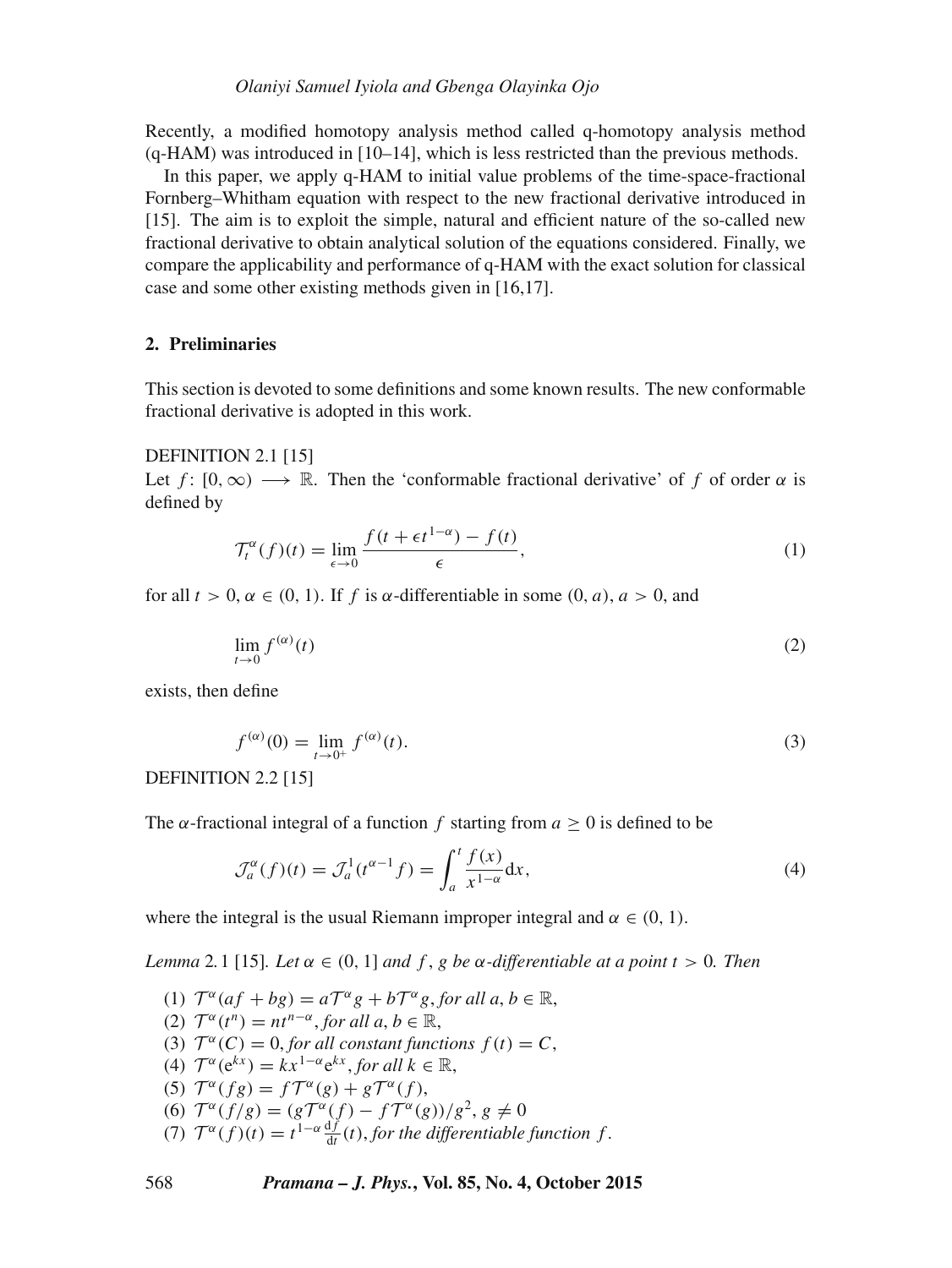*Lemma* 2*.*2 [15]*. Gi*v*en any continuous function* f *in the domain of* J α , *we ha*v*e*

$$
\mathcal{T}^{\alpha} \mathcal{J}^{\alpha}(f)(t) = f(t), \qquad t \geqslant 0. \tag{5}
$$

## **3. q-homotopy analysis method (q-HAM)**

We give a simple idea of the q-homotopy analysis method (q-HAM) in this section.

Consider the differential equation of the form

$$
N[\mathcal{T}_t^{\alpha}u(x,t)] - f(x,t) = 0,\tag{6}
$$

where N is a nonlinear operator,  $\mathcal{T}_t^{\alpha}$  denote the conformable fractional derivative of order  $\alpha$  with respect to t as defined in (1),  $(x, t)$  are independent variables, f is a known function, and  $u$  an unknown function. To generalize the original homotopy method, the zeroth-order deformation equation is constructed.

$$
(1-nq)L(\phi(x, t; q)-u_0(x, t)) = qhH(x, t)\big(N[\mathcal{T}_t^{\alpha}\phi(x, t; q)] - f(x, t)\big), (7)
$$

where  $n \geq 1$ ,  $q \in [0, 1/n]$  denotes the so-called embedded parameter, L is an auxiliary linear operator,  $h \neq 0$  is an auxiliary parameter, and  $H(x, t)$  is a non-zero auxiliary function.

It is clearly seen that when  $q = 0$  and  $q = 1/n$ , eq. (7) becomes

$$
\phi(x, t; 0) = u_0(x, t)
$$
 and  $\phi\left(x, t; \frac{1}{n}\right) = u(x, t),$  (8)

respectively. So, as q increases from 0 to  $1/n$ , the solution  $\phi(x, t; q)$  varies from the initial value  $u_0(x, t)$  to the solution  $u(x, t)$ .

If  $u_0(x, t)$ , L, h,  $H(x, t)$  are chosen appropriately, solution  $\phi(x, t; q)$  of eq. (7) exists for  $q \in [0, 1/n]$ .

Expansion of  $\phi(x, t; q)$  in Taylor series gives

$$
\phi(x, t; q) = u_0(x, t) + \sum_{m=1}^{\infty} u_m(x, t) q^m,
$$
\n(9)

where

$$
u_m(x,t) = \frac{1}{m!} \frac{\partial^m \phi(x,t;q)}{\partial q^m} \bigg|_{q=0}.
$$
 (10)

Assume that the auxiliary linear operator L, the initial value  $u_0$ , the auxiliary parameter h and  $H(x, t)$  are properly chosen such that the series in (9) converges at  $q = 1/n$ . Then we have

$$
u(x,t) = u_0(x,t) + \sum_{m=1}^{\infty} u_m(x,t) \left(\frac{1}{n}\right)^m.
$$
 (11)

Let the vector  $u_n$  be defined as follows:

$$
\vec{u}_n = \{u_0(x, t), u_1(x, t), \dots, u_n(x, t)\}.
$$
\n(12)

*Pramana – J. Phys.***, Vol. 85, No. 4, October 2015** 569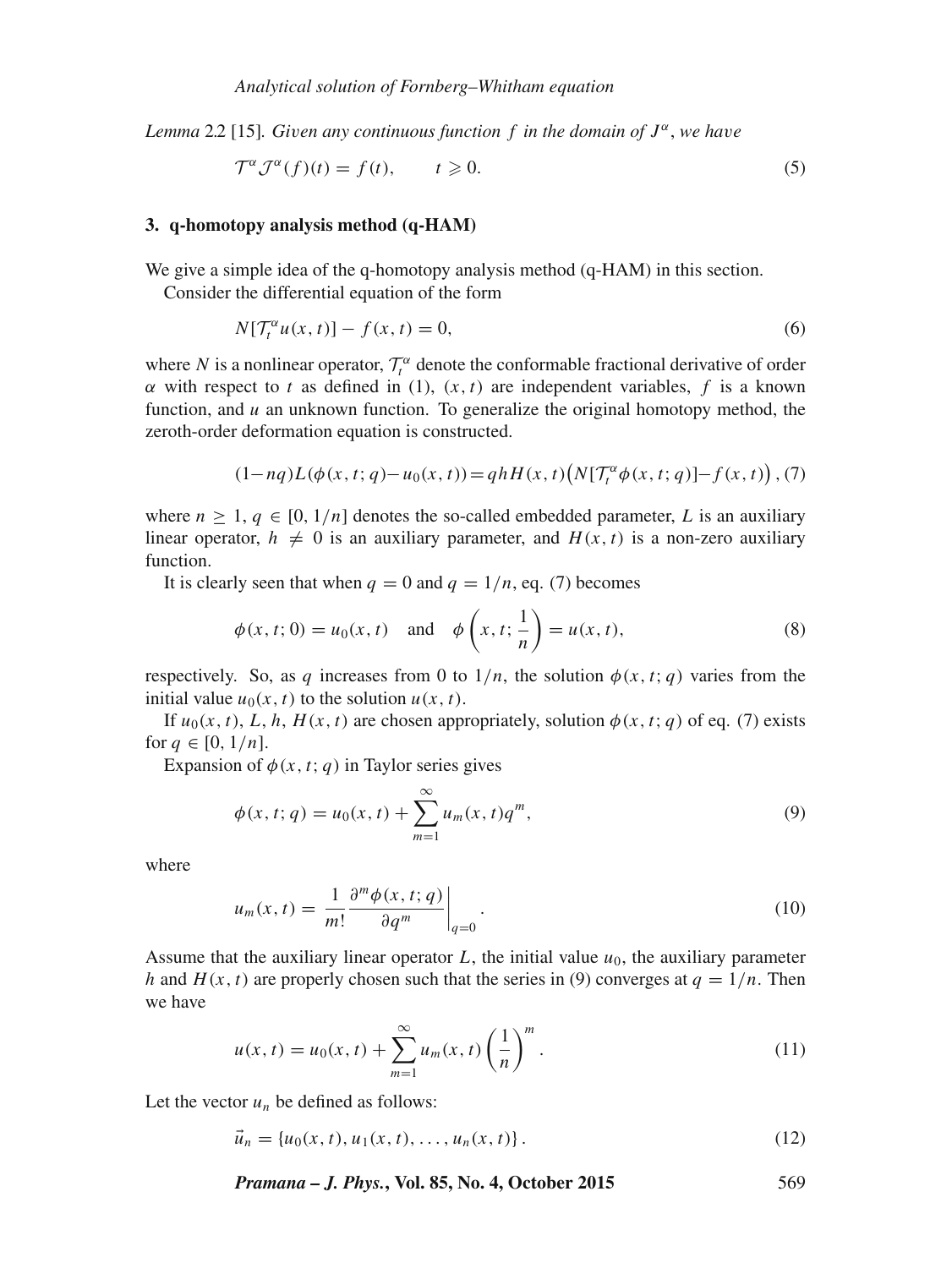Differentiating eq. (7) m times with respect to the (embedding) parameter q, then evaluating at  $q = 0$  and finally dividing them by m!, we have the *m*th-order deformation equation (Liao [18]) as

$$
L[u_m(x, t) - \chi_m^* u_{m-1}(x, t)] = hH(x, t)\mathcal{R}_m(\vec{u}_{m-1})
$$
\n(13)

with initial conditions

$$
u_m^{(k)}(x,0) = 0, \quad k = 0, 1, 2, ..., m - 1,
$$
\n(14)

where

$$
\mathcal{R}_m\left(\vec{u}_{m-1}\right) = \left. \frac{1}{(m-1)!} \frac{\partial^{m-1}\left(N[\mathcal{T}_t^{\alpha}\phi(x,t;q)] - f(x,t)\right)}{\partial q^{m-1}} \right|_{q=0} \tag{15}
$$

and

$$
\chi_m^* = \begin{cases} 0, & m \le 1 \\ n, & \text{otherwise.} \end{cases}
$$
 (16)

*Remark* 1. It should be emphasized that  $u_m(x, t)$  for  $m \ge 1$  is governed by the linear operator (13) with the linear boundary conditions that come from the original problem. The existence of the factor  $(1/n)^m$  gives more chances for better convergence, faster than the solution obtained by the standard homotopy method. When  $n = 1$ , the method is called the standard homotopy method.

#### **4. Fornberg–Whitham equation with the new fractional derivative**

The Fornberg–Whitham equation with the new fractional derivative as defined in (1) in time and space is considered. This is given as

$$
\begin{aligned} \mathcal{T}_t^{\alpha} u - u_{xxt} + \mathcal{T}_x^{\beta} u &= u u_{xxx} - u u_x + 3 u_x u_{xx}, \\ 0 &< x \le 1, \quad t > 0, \quad 0 < \alpha, \quad \beta \le 1, \quad \alpha \ne 0.5, \end{aligned} \tag{17}
$$

subjected to the initial condition

$$
u(x,0) = e^{(x/2)}.
$$
 (18)

The exact solution to this problem, when  $\alpha = \beta = 1$ , is

$$
u(x,t) = e^{(x/2)-(2t/3)}.
$$
\n(19)

#### 4.1 *Application of q-HAM*

In order to use q-HAM to solve the problem considered in (17), we choose the linear operator

$$
L[\phi(x, t; q)] = \mathcal{T}_t^{\alpha} \phi(x, t; q)
$$
\n(20)

570 *Pramana – J. Phys.***, Vol. 85, No. 4, October 2015**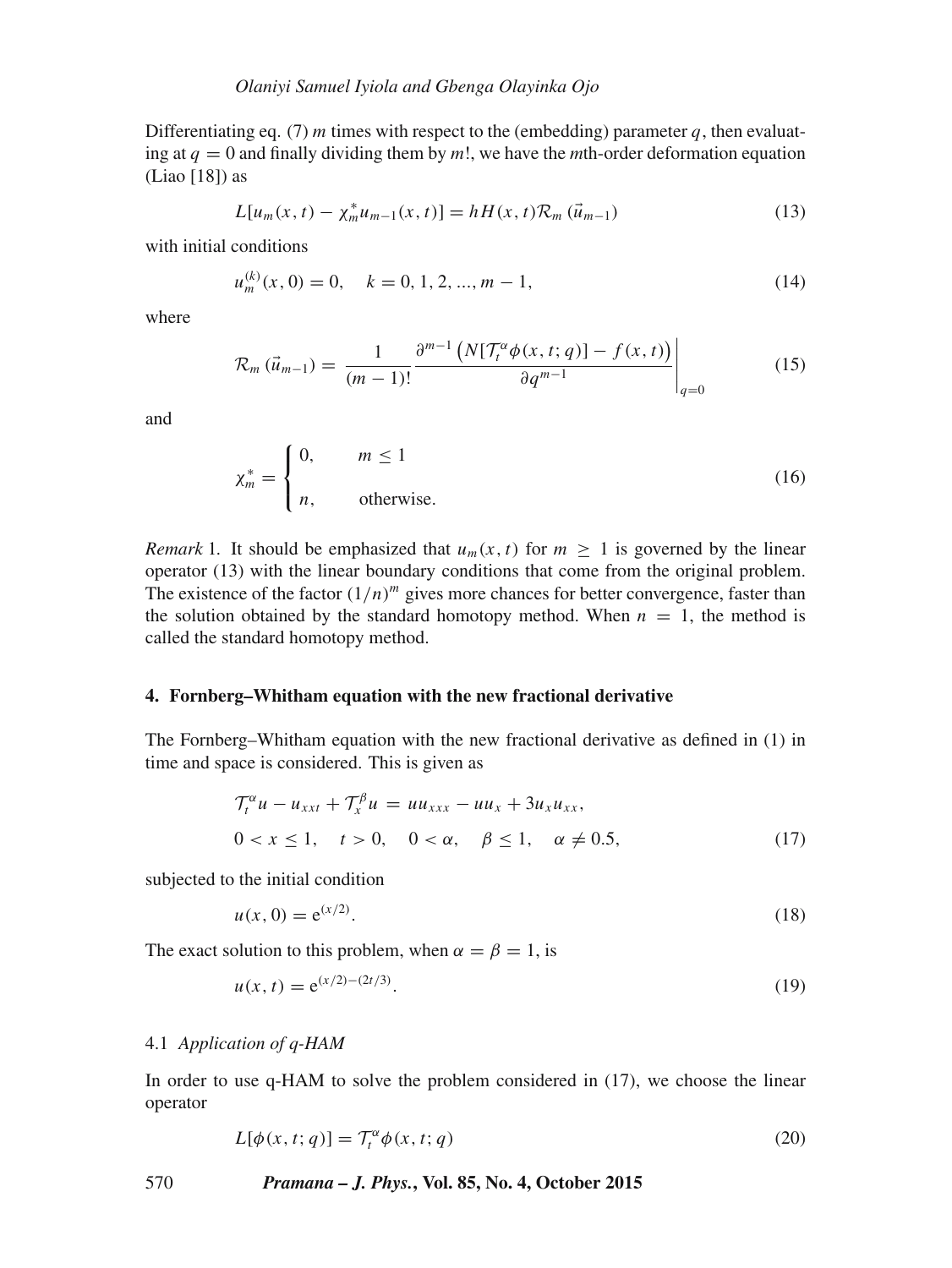with the property that  $L[c_1] = 0$ ,  $c_1$  is constant.

We use initial approximation  $u_0(x, t) = e^{x/2}$ . We can then define the nonlinear operator as

$$
N[\phi(x, t; q)] = \mathcal{T}_t^{\alpha} \phi(x, t; q) - \phi_{xxt}(x, t; q) + \mathcal{T}_x^{\beta} \phi(x, t; q)
$$

$$
-\phi(x, t; q)\phi_{xxx}(x, t; q) + \phi(x, t; q)\phi_x(x, t; q)
$$

$$
-3\phi_x(x, t; q)\phi_{xx}(x, t; q). \tag{21}
$$

We construct the zeroth-order deformation equation as

$$
(1 - nq)L[\phi(x, t; q) - u_0(x, t)] = qhH(x, t)N[T_t^{\alpha}\phi(x, t; q)].
$$
 (22)

We choose  $H(x, t) = 1$  to obtain the *m*th-order deformation equation as

$$
L[u_m(x, t) - \chi_m^* u_{m-1}(x, t)] = h\mathcal{R}_m(\vec{u}_{m-1}),
$$
\n(23)

with initial condition for  $m \ge 1$ ,  $u_m(x, 0) = 0$ ,  $\chi_m^*$  is as defined in (16) and

$$
\mathcal{R}_{m}(\vec{u}_{m-1}) = \mathcal{T}_{t}^{\alpha} u_{m-1} - u_{(m-1)xxt} + \mathcal{T}_{x}^{\beta} u_{m-1} - \sum_{k=0}^{m-1} u_{k} u_{(m-1-k)xxt} + \sum_{k=0}^{m-1} u_{k} u_{(m-1-k)x} - 3 \sum_{k=0}^{m-1} u_{kx} u_{(m-1-k)xxt}.
$$
\n(24)

So, the solution to eq. (17) for  $m \ge 1$  becomes

$$
u_m(x, t) = \chi_m^* u_{m-1} + h \mathcal{J}_t^{\alpha} [\mathcal{R}_m(\vec{u}_{m-1})]. \tag{25}
$$

We therefore obtain components of the solution using q-HAM successively as follows:

$$
u_1(x,t) = \chi_1^* u_0 + h \mathcal{J}_t^{\alpha} [\mathcal{T}_t^{\alpha} u_0 - (u_0)_{xxt} + \mathcal{T}_x^{\beta} u_0 - u_0(u_0)_{xxx}
$$
  
\n
$$
+ u_0(u_0)_x - 3(u_0)_x (u_0)_{xx}]
$$
  
\n
$$
= \frac{h}{2\alpha} x^{1-\beta} e^{x/2} t^{\alpha}
$$
  
\n
$$
u_2(x,t) = \chi_2^* u_1 + h \mathcal{J}_t^{\alpha} [\mathcal{T}_t^{\alpha} u_1 - (u_1)_{xxt} + \mathcal{T}_x^{\beta} u_1 - u_0(u_1)_{xxx}
$$
  
\n
$$
-u_1(u_0)_{xxx} + u_0(u_1)_x] + h \mathcal{T}_t^{\alpha} [u_1(u_0)_x - 3(u_0)_x (u_1)_{xx}
$$
  
\n
$$
-3(u_1)_x (u_0)_{xx}]
$$
  
\n
$$
= \frac{(n+h)h}{2\alpha} x^{1-\beta} e^{x/2} t^{\alpha} + \frac{h^2}{8\alpha^2} x^{2(1-\beta)} e^{x/2} t^{2\alpha} + \frac{h^2 (1-\beta)}{4\alpha^2} x^{-\beta} e^{x/2} t^{2\alpha}
$$
  
\n
$$
+ \frac{\beta(1-\beta)h}{2(2\alpha-1)} x^{-(1+\beta)} e^{x/2} t^{2\alpha-1} - \frac{h}{8(2\alpha-1)} x^{1-\beta} e^{x/2} t^{2\alpha-1}
$$
  
\n
$$
- \frac{\beta(\beta+1)(1-\beta)h}{4\alpha^2} x^{-(2+\beta)} e^{x} t^{2\alpha} - \frac{(1-\beta)h}{2(2\alpha-1)} x^{-\beta} e^{x/2} t^{2\alpha-1}
$$
  
\n
$$
- \frac{(1-\beta)h}{2\alpha^2} x^{-\beta} e^{x} t^{2\alpha} + \frac{3\beta(1-\beta)h}{4\alpha^2} x^{-(1+\beta)} e^{x} t^{2\alpha}.
$$
  
\n(26)  
\n(26)  
\n(27)  
\n(28)  
\n(29)  
\n(29)  
\n(21)  
\n(20)

*Pramana – J. Phys.***, Vol. 85, No. 4, October 2015** 571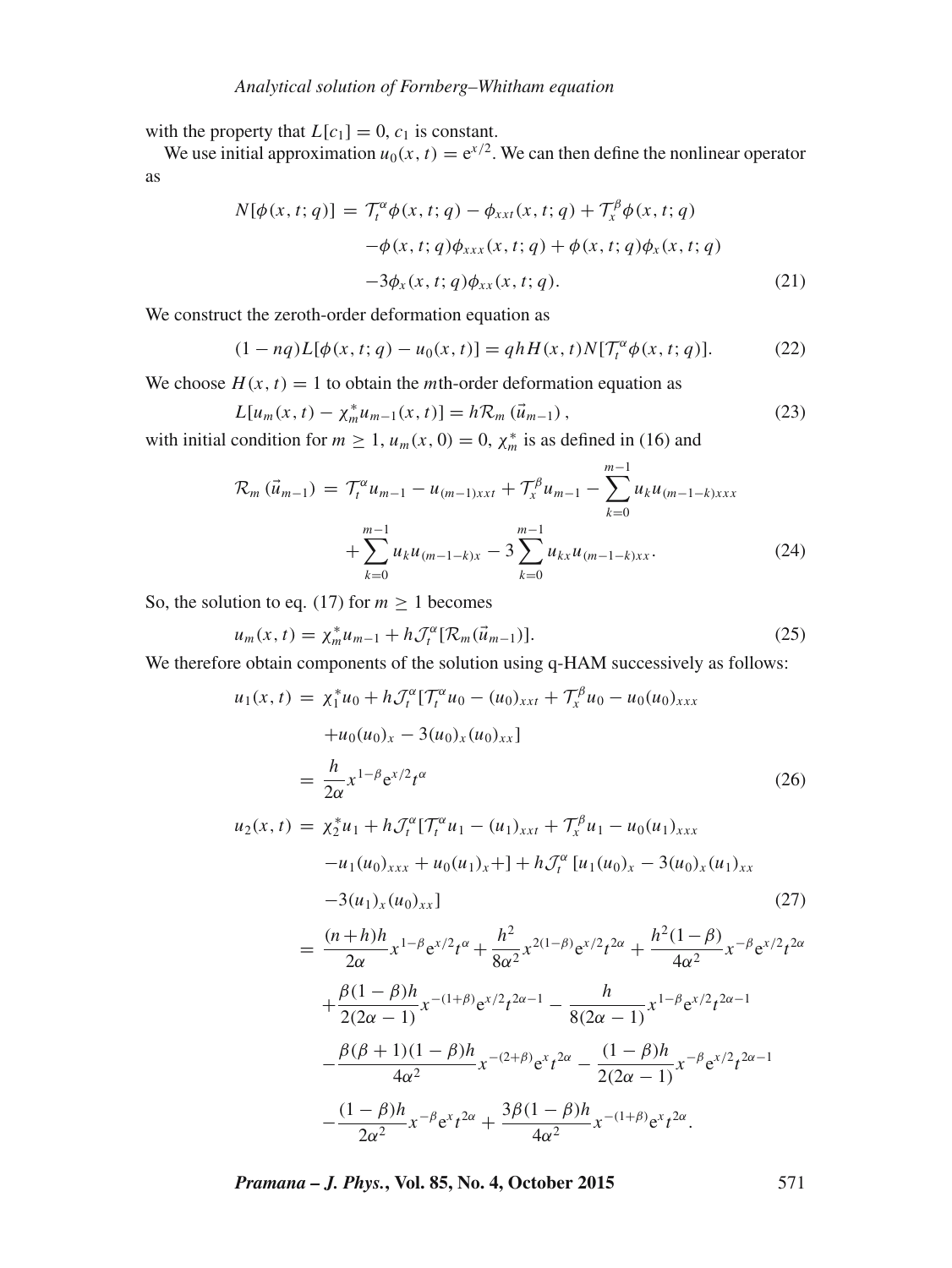In the same way,  $u_m(x, t)$  for  $m = 3, 4, 5, \ldots$  can be obtained using *Mathematica 9*.

Then the series solution expression by q-HAM can be written in the form

$$
u(x, t; n; h) = e^{x/2} + \sum_{i=1}^{\infty} u_i(x, t; n; h) \left(\frac{1}{n}\right)^i.
$$
 (28)

Equation (28) is an appropriate solution to the problem (17) in terms of convergence parameters  $h$  and  $n$ .



**Figure 1.** q-HAM solution of eq. (17):  $\alpha = \beta = 1$  and  $h = -1$ .



**Figure 2.** Exact solution of eq. (17) for  $\alpha = \beta = 1$ .

# 572 *Pramana – J. Phys.***, Vol. 85, No. 4, October 2015**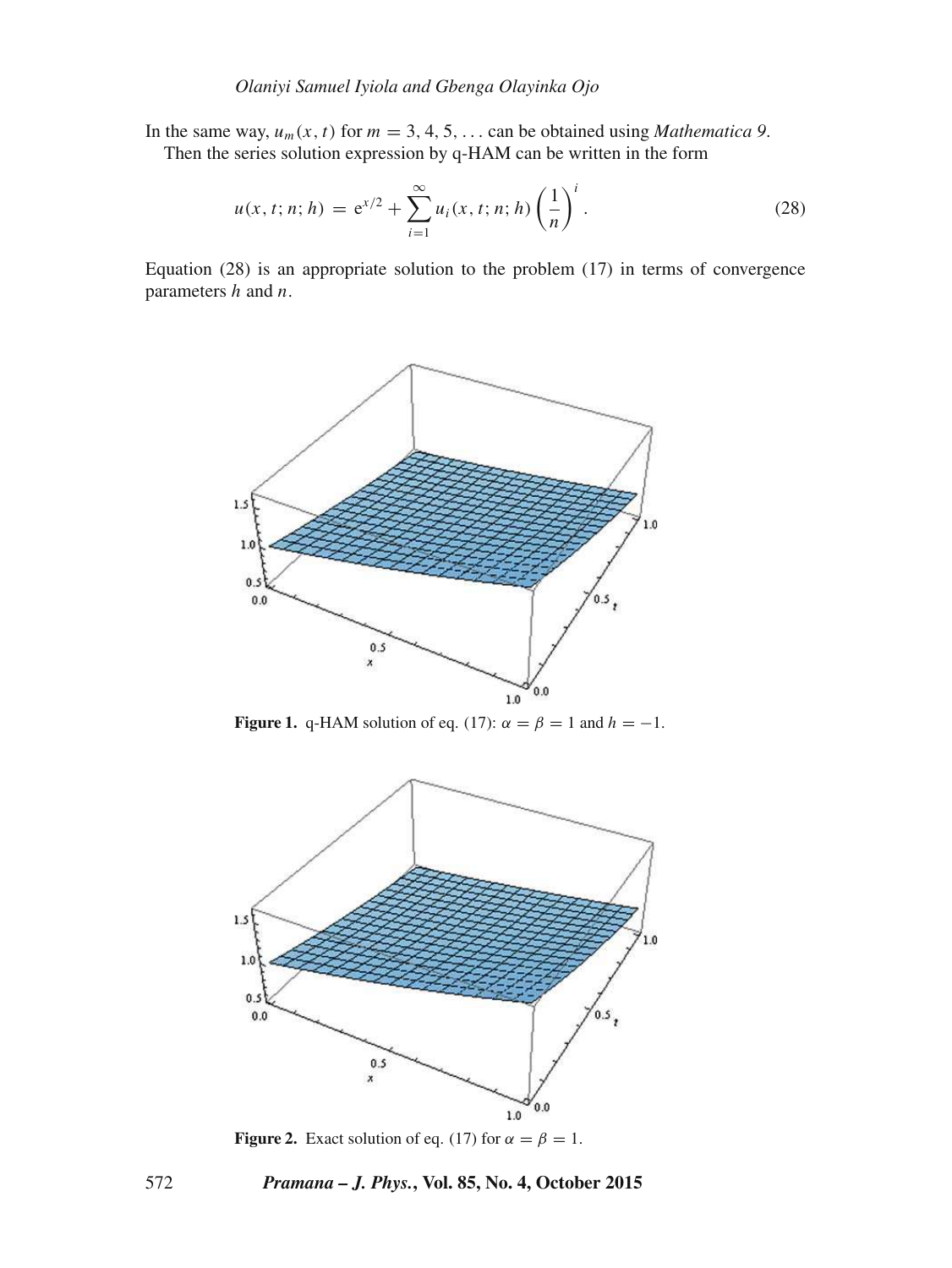#### 4.2 *Numerical results and discussion*

We present the numerical results of the series solution of the space-time fractional Fornberg–Whithem equation obtained by q-HAM. The graphs give clear pictures of the simple but elegant nature of the method used to solve strongly nonlinear problems of the fractional type.

The plots of the 3-term series solution of (17) obtained by q-HAM and that of the exact solution are presented in figures 1 and 2, respectively with an appropriate  $h = -1$ ,  $n = 1$ , and  $\alpha = \beta = 1$ . The appropriate choices of h are displayed in the so-called h-curve of figure 3. Also, the plots of the solution for different  $\alpha$  and different  $\beta$  are displayed in figures 4 and 5, respectively.

*Remark* 2*.* It can be observed that the 3-term solution given by q-HAM matched excellently with the exact solution, despite the simple and less computational nature of the q-HAM compared with other analytical methods (see [16,17]).



**Figure 3.** The h-curve of  $u(1, 1)$  given by the third-order q-HAM approximate solution.



**Figure 4.** q-HAM solution of eq. (17) for different values of  $\alpha$  when  $\beta = 1$ .

*Pramana – J. Phys.***, Vol. 85, No. 4, October 2015** 573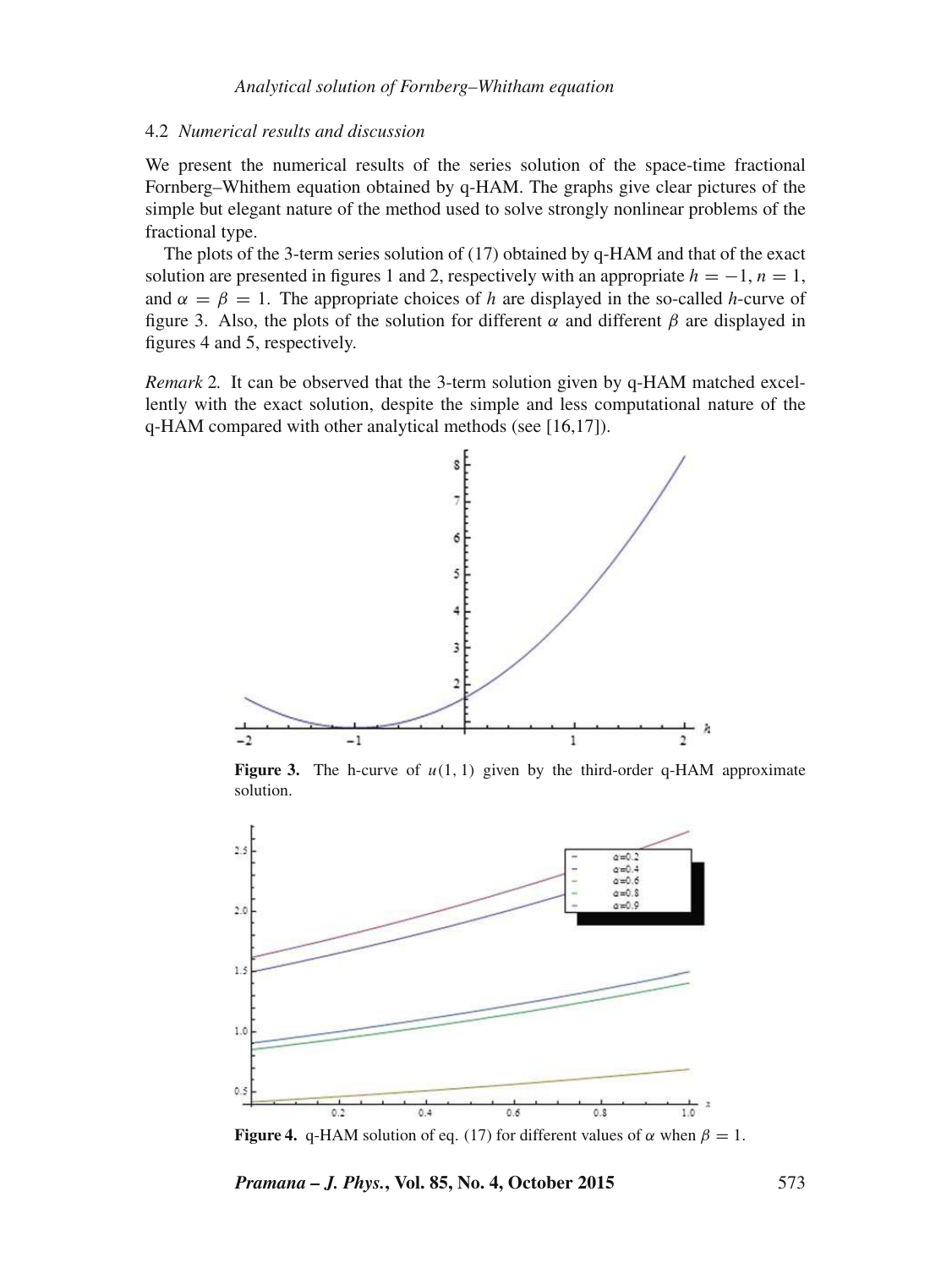

*Remark* 3*.* Using the h-curve, it is possible to locate the valid region of h which corresponds to the line segment nearly parallel to the horizontal axis.

#### **5. Conclusion**

In this paper, the applicability of the fractional q-homotopy analysis method to the solution of the space-time fractional Fornberg–Whitham equation with appropriate initial condition has been proved. The simple, natural, and efficient nature of the new fractional derivative discussed in [15] makes it possible to introduce fractional order in space which is complicated in the case of other types of fractional derivatives. It should also be noted that the physical interpretation of this derivative coincides with the physical interpretation of classical derivative when  $\alpha$  and  $\beta$  are integers. Indeed, further investigation is still open for future work regarding physical interpretations of the new fractional derivative depending on the problem considered.

Our results show that q-HAM can be applied to many complicated linear and strongly nonlinear partial differential equations. The method to choose the appropriate auxiliary parameter h for better convergence of the series solution is given in the h-curve. All the numerical analyses in this study were carried out using *Mathematica 9*.

# **Acknowledgements**

The authors are grateful to the financial support extended by the King Fahd University of Petroleum and Minerals (KFUPM) and acknowledge the contributions of the anonymous referees which greatly helped in improving the final version of this paper.

# **References**

- [1] M Caputo, *Geothermics* **28**, 113 (1999)
- [2] E Cumberbatch and A Fitt, *Mathematical modeling: Case studies from industries* (Cambridge University Press, UK, 2001)